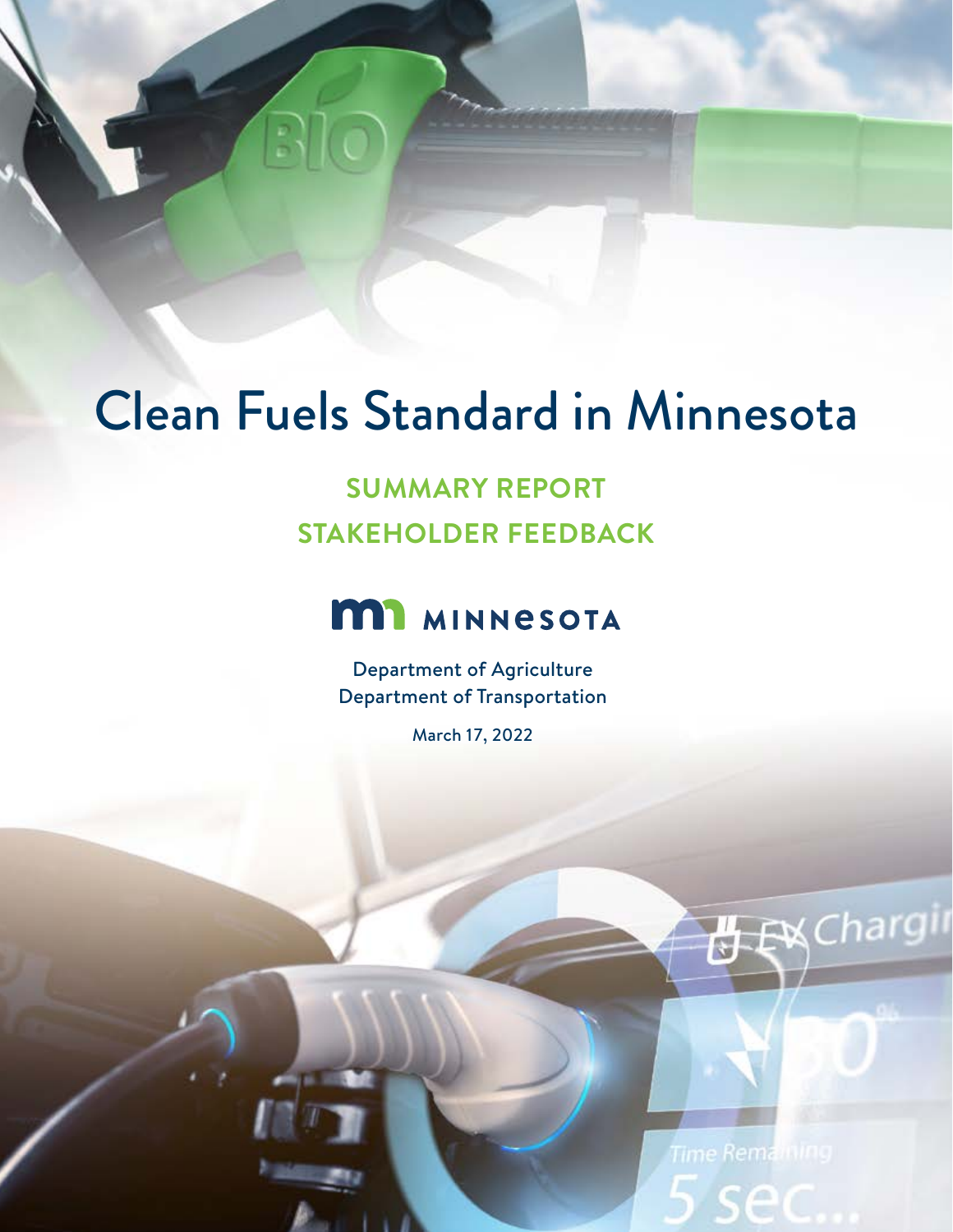## Clean Fuels Standard in Minnesota **Acknowledgements**





The Minnesota Department of Agriculture (MDA) and Minnesota Department of Transportation (MnDOT) are grateful to all the stakeholders who participated in this process and volunteered their time and expertise. The process was valuable because of your contributions, and we cannot thank you enough.

Stakeholders and national experts also provided presentations to share their expertise and describe how their organizations were thinking about a Clean Fuel Standard (CFS).

Big thanks to staff from partner agencies and the Governor's Office who participated in meetings and supported the broader effort by coordinating with presenters, helping address agency-specific questions, and providing staff support when the co-leads were unavailable.

WSB Consulting provided contractor support for administration of the process and were instrumental in setting up meetings, tracking feedback, and overall organizational support.

Finally, a special thank you to Cory Ann Wind from the Oregon Department of Environmental Quality for generously supporting technical questions, sharing the OR Clean Fuels Program experience with multiple stakeholder groups, and helping the team connect to relevant speakers from other states.

*Upon request, this material will be made available in an alternative format such as large print, Braille or audio recording. Printed on recycled paper.*

The report was prepared at the direction of Governor Tim Walz by the Minnesota Department of Agriculture and the Minnesota Department of Transportation.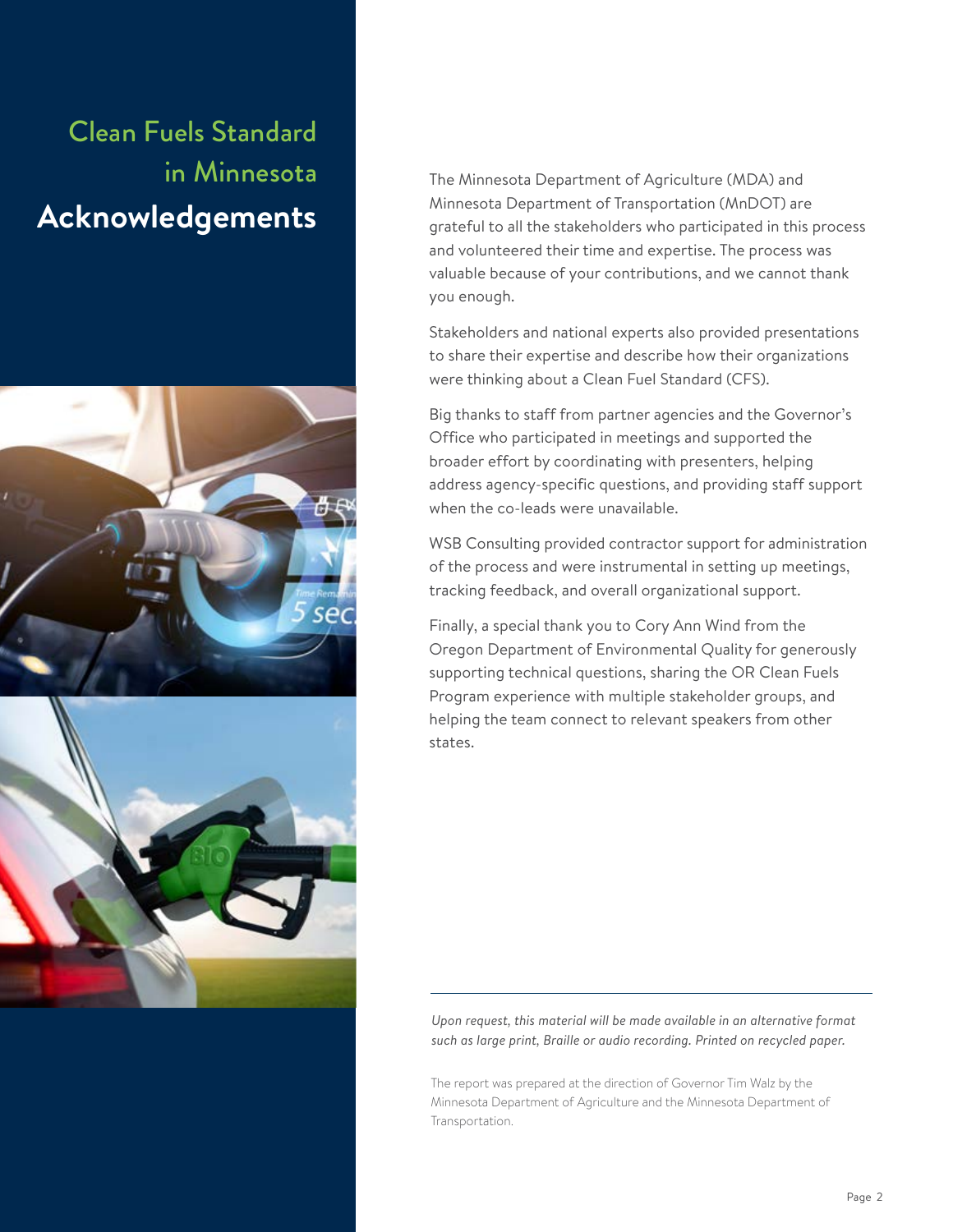Clean Fuels Standard in Minnesota

## **Table of Contents**

| What is a Clean Fuels Standard? 7                                                                                                                                                          |
|--------------------------------------------------------------------------------------------------------------------------------------------------------------------------------------------|
| Potential for Economic and Environmental Benefits 7                                                                                                                                        |
| Why Explore a Clean Fuels Standard in Minnesota? 8                                                                                                                                         |
| Reducing Climate Pollution 8<br>Growing Jobs and Promoting Economic Development 8<br>Comprehensive Strategy to Reduce                                                                      |
|                                                                                                                                                                                            |
| Clean Fuels Standards Around the Country. 10                                                                                                                                               |
| Clean Fuels Standard - History in Minnesota 10                                                                                                                                             |
|                                                                                                                                                                                            |
| Stakeholder Feedback - Summary 13                                                                                                                                                          |
| Agriculture and Rural Interests 13<br>Business and Economic Development 13<br>Environmental Justice and Equity. 14<br>Environment and Conservation 14<br>Labor and Economic Development 15 |
| Public Meetings 17                                                                                                                                                                         |
| <b>Common Themes and Areas for</b>                                                                                                                                                         |
|                                                                                                                                                                                            |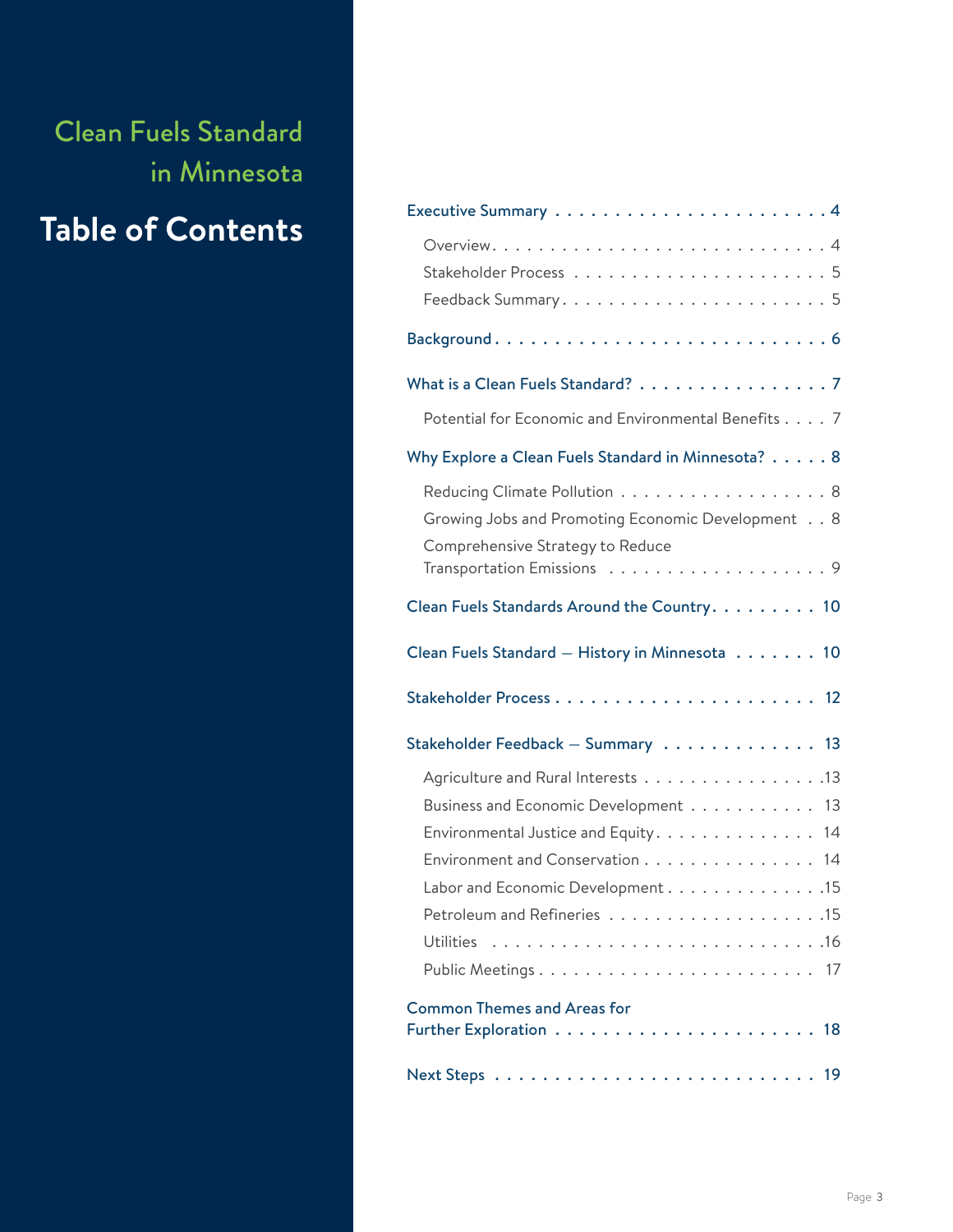## <span id="page-3-0"></span>Executive Summary

## **Overview**

A Clean Fuels Standards (CFS) reduces carbon intensity (CI) of all fuels used in transportation including gasoline, diesel, biofuels, and electricity.

- CI is a measurement of fuel lifecycle emissions that includes production, shipping, and use.
- A CFS sets a CI score that all fuels must achieve, and the required CI score goes down over time.
- A CFS has the potential to reduce transportation emissions 25%-30% in 2040 and 50% or more by 2050.
- A CFS applies to those who refine, blend, make or import fuel not fuel retailers like gas stations.

There are multiple ways parties can meet a CFS:

- Blending high carbon-intensity fuel with renewable options, like biodiesel and ethanol.
- Offsetting high carbon-intensity fuel with credits purchased from generators of low-carbon-intensity fuels, like electricity, hydrogen, renewable natural gas.
- Reducing emissions in the production, processing, and delivery of transportation fuels.

A CFS is technology-neutral and harnesses market forces to spur investment in the clean economy and creates jobs.

A CFS Differs from policies like the federal Renewable Fuel Standard, based on volumes of fuel rather than carbon reductions, or EV tax credits that apply to vehicles instead of the electricity used.



*CFS overview. Source: Great Plains Institute.*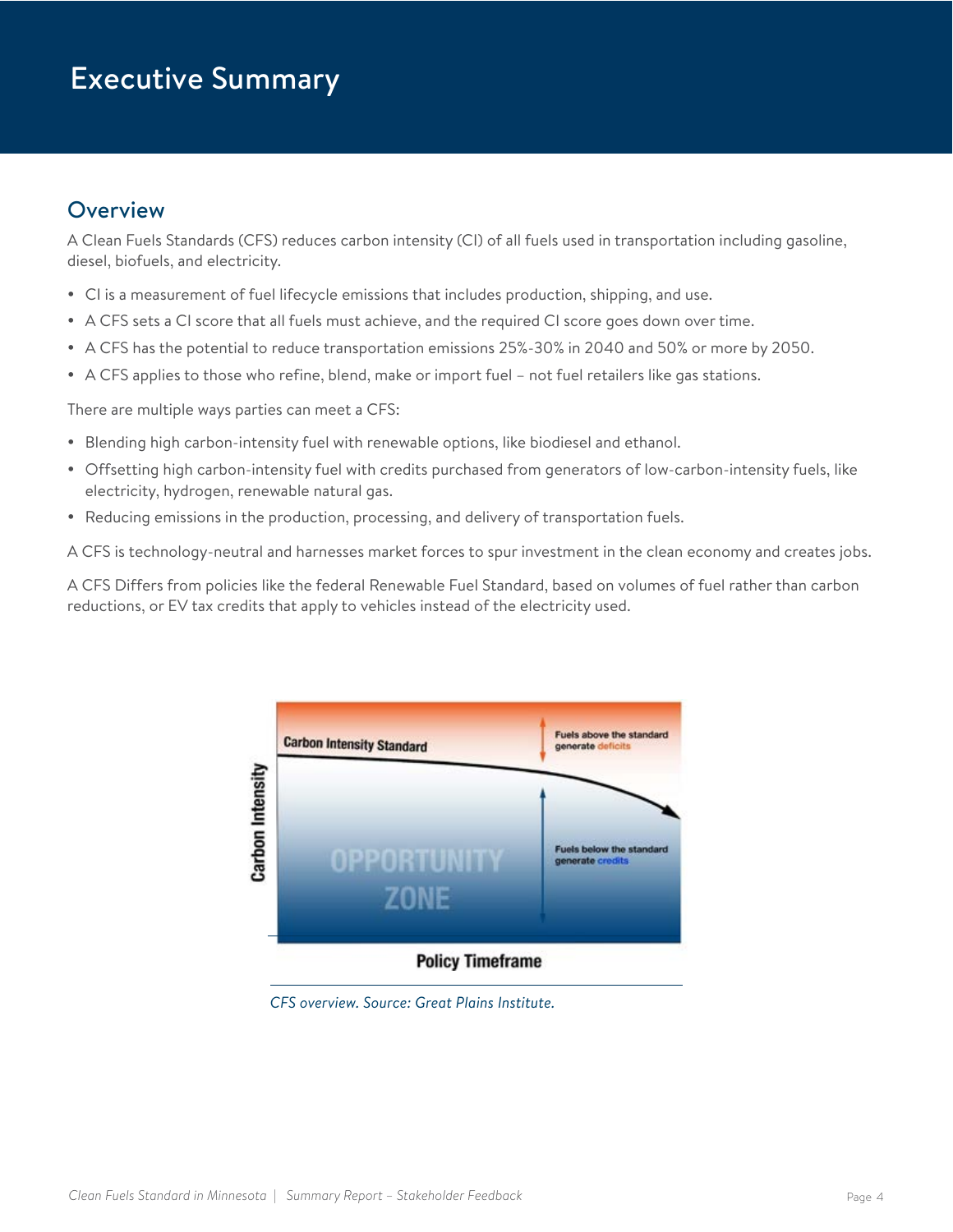## <span id="page-4-0"></span>Stakeholder Process

33 stakeholder meetings and public meetings with over 470 total attendees between October 2021 and January 2022. Stakeholders were grouped with similar organizations to support relevant learning, information sharing, and support coordinated comments from groups with similar interests and concerns. The process focused on high level principles, not detailed analysis of implementation.

- Agriculture and Rural (3)
- Business and economic development (3)
- Environmental Justice (4)
- Environment/ Conservation (4)
- Labor/Economic Development (4)
- Petroleum/Refineries (4)
- $\bullet$  Utilities (3)
- Public Meetings (4)

The process identified shared principles. Formal program design will require detailed analysis and additional engagement to evaluate benefits/costs. Other states addressed these questions through rulemaking.

## Feedback Summary

The following is summary of feedback consolidated from all stakeholders. More detailed information in provided in the full report.

Clear support for a CFS in Minnesota was expressed by organizations from different economic sectors.

- Desire for Minnesota to lead and potential to bring in other Midwest states in the future.
- Potential for new investments in EVs, biofuels, woody biomass, waste-to-energy, etc.
- Importance of climate action now and for CFS as part of comprehensive climate action.
- Create new investment in low-carbon biofuels in Minnesota.
- Fuel neutral "pathways" to calculate carbon intensity and not unfairly advantage any fuel.
- Enthusiasm/support for administration's interest in a CFS.

However, support was contingent on different goals for each group and support was not unanimous. Examples include the following:

- Off ramps to re-evaluate or pause CFS if not achieving goals or substantially increasing fuel costs.
- Allow sufficient time for technologies and jobs/workers to transition to lower-carbon fuels.

Concerns were generally around the following:

- Process for approval; different groups preferred different lead state agencies
- Ability for CFS to promote different co-benefits: e.g., Environmental groups concern about impacts to water quality and/or prevent conversion of natural lands to biofuel crop production.
- Potential fuel cost impacts to consumers

More engagement/information was requested from all the groups, especially around implementation and program design. These questions could be addressed through rulemaking, similar to the process used in other states.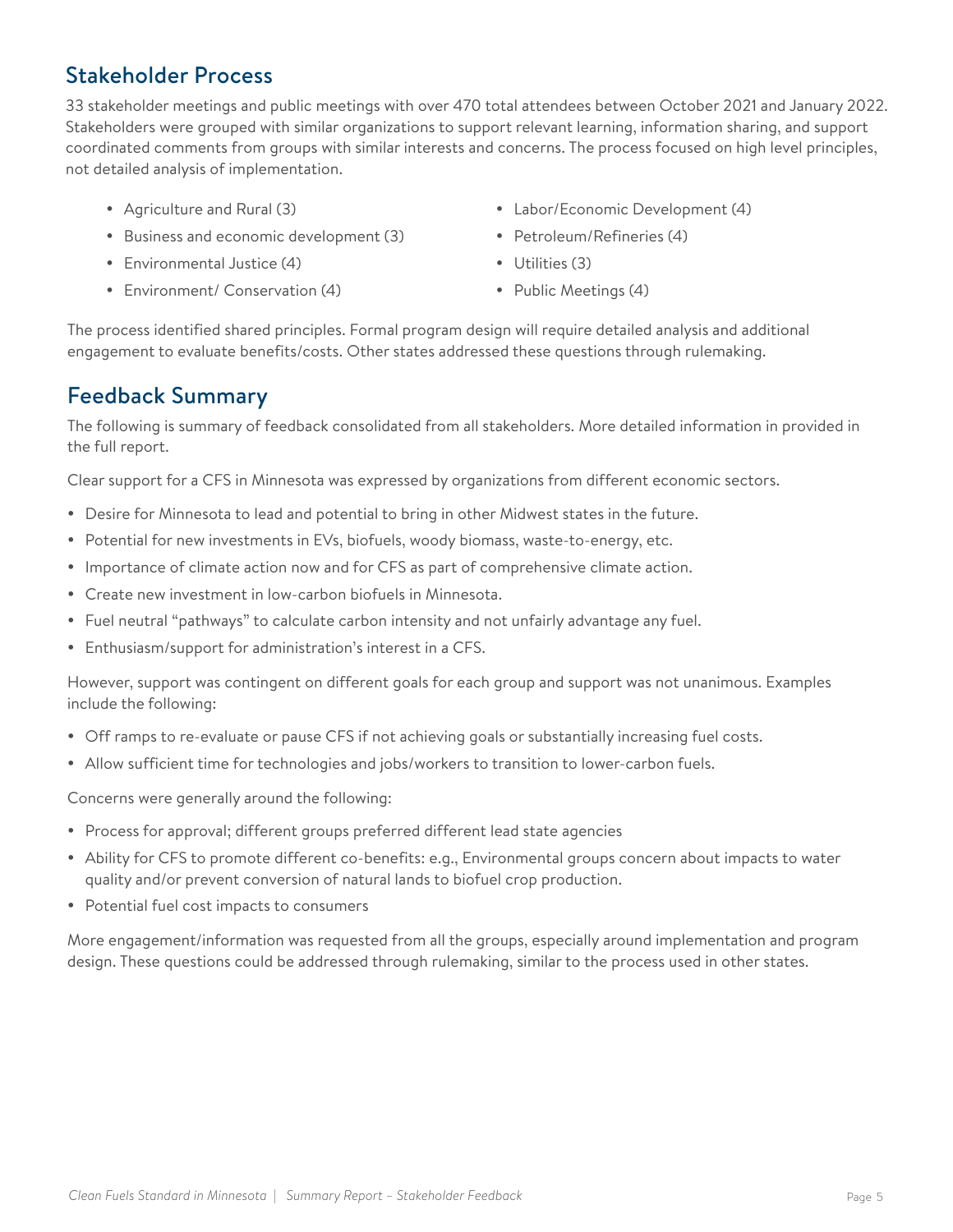## <span id="page-5-0"></span>Background

The transition to a cleaner economy has the potential to create jobs, drive innovation, encourage new investment, and support the health and environment of Minnesotans across the state. Minnesota has no native fossil fuel resources so leveraging locally produced renewable energy from solar, wind, and biofuels, and increasing efficiency of fossil fuel production is especially beneficial to our economy and can reduce impacts of global market price fluctuations on Minnesota businesses and consumers. Supporting local clean energy resources can also improve our environment and public health as they cause less climate and air pollution, especially in communities traditionally overburdened from dirty air and water, and least resourced to adapt to climate change and extreme weather.

*"Minnesota can lead the way in addressing climate change in a way that supports new jobs, reduces pollution, and helps ensure our children have clean air to breath and clean water to drink. That's why our Administration will work with private, non-profit, and government partners and Minnesotans to address climate change while creating jobs across the state."*

Governor Tim Walz

Transportation is the largest source of climate pollution in Minnesota and nationally. There has been little progress reducing transportation emissions since 2005, the baseline date of the state's **[Next Generation Energy Act](https://www.revisor.mn.gov/bills/text.php?number=SF145&version=A&session=ls85&session_year=2007&session_number=0&type=ccr&format=pdf)** (NGEA)<sup>1</sup>. The State of Minnesota has supported external stakeholder processes to identify strategies to reduce transportation pollution, including the following:

- **[Pathways to Decarbonizing Transportation](https://www.dot.state.mn.us/sustainability/pathways.html)** (2019): multi-agency process including technical experts and extensive public engagement throughout the state.
- y **[Governor's Climate Change Subcabinet](https://mn.gov/governor/assets/2019_12_2_EO_19-37_Climate_tcm1055-412094.pdf)** (2019 ongoing): Executive Order for cabinet agencies to coordinate with external partners through the Governor's Advisory Council on Climate Change external partners.
- y **[Governor's Council on Biofuels](https://www.mda.state.mn.us/environment-sustainability/governors-council-biofuels)** (2019-2020): diverse council of Minnesota biofuel interests, including business and nonprofits.
- **[Sustainable Transportation Advisory Council](https://www.dot.state.mn.us/sustainability/advisory-council.html)** (2020 ongoing): MnDOT process with leaders from public and private sector, nonprofits, community-based organizations, and elected officials.

These engagement efforts highlighted the opportunity for transportation innovation to attract private investment to Minnesota, support environmental and climate goals, and address disparities in pollution impacts and economic opportunities. The public and stakeholders recommended strategies to incentivize lower carbon transportation fuels, with the Governor's Climate Change Subcabinet, Governor's Council on Biofuels and the Sustainable Transportation Advisory Council explicitly recommending a Clean Fuels Standard.

On October 7, 2021, Governor Tim Walz directed the Minnesota Department of Agriculture (MDA) and the Department of Transportation (MnDOT) to lead a new stakeholder process to identify shared goals and opportunities to inform a new Clean Fuels Standard as one piece of a larger group of strategies to promote economic development, clean transportation, and equity for Minnesota.

1 Next Generation Energy Act

**[www.revisor.mn.gov/bills/text.php?number=SF145&version=A&session=ls85&session\\_](http://www.revisor.mn.gov/bills/text.php?number=SF145&version=A&session=ls85&session_year=2007&session_numb) [year=2007&session\\_number=0&type=ccr&format=pdf](http://www.revisor.mn.gov/bills/text.php?number=SF145&version=A&session=ls85&session_year=2007&session_numb)**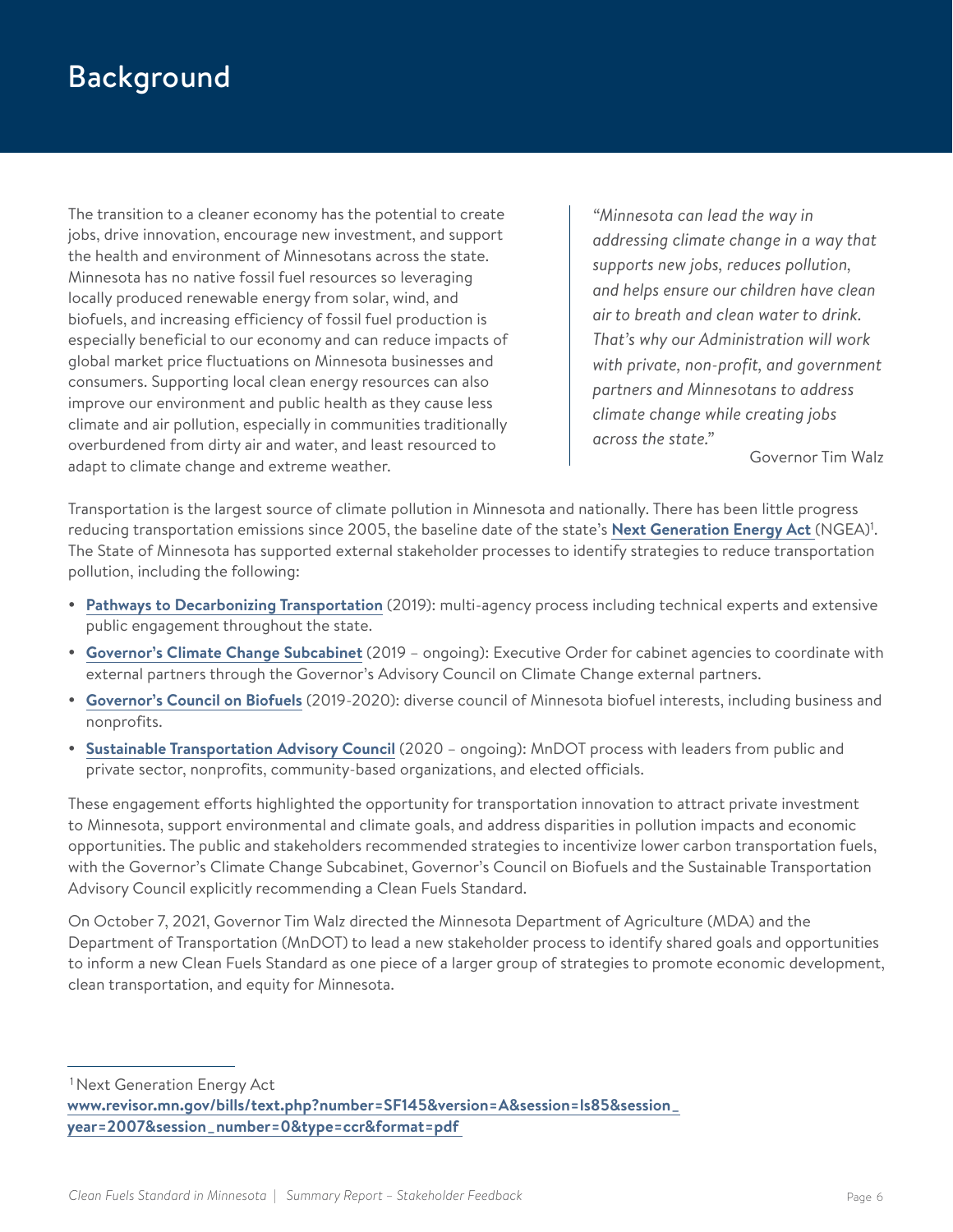## <span id="page-6-0"></span>What is a Clean Fuels Standard?

A clean fuels standard (CFS) is a performance-based incentive program that can reduce climate pollution from all transportation fuels, including gasoline, diesel, biofuels, and electricity.

Under a CFS, greenhouse gas (GHG) emissions are tracked for the full lifecycle of a fuel to develop a carbon-intensity (CI) score. Lifecycle accounting is often referred to as well-to-wheels analysis. CI scoring allows different fuels to be evaluated to one another, despite different means of production and tailpipe emissions.

A CFS sets a CI score for all fuels and the required CI score goes down over time. Fuel providers choose how to meet the lower CI score requirements, typically by reducing the CI of their fuels, adding lower CI fuels to their fuel mix, or purchasing "credits" from lower carbon fuel providers. Fuels with CI scores that exceed the standard generate credits

### Examples of Lifecycle Emissions in a CFS

- **Gasoline or diesel:** emissions from crude oil extraction, transportation, refining, and combustion in a vehicle.
- **Biofuels:** emissions from farming, biofuel production, and combustion in a vehicle.
- **Electricity:** emissions from production of electricity, sources of electricity, and the efficiency of electric vehicles (EVs).

that can be traded informally or purchased directly by fuel provides who cannot meet the standard ("deficits").

The required CI score goes down over time to encourage continued innovation and investment in new technologies to meet the lower CI requirements.

A CFS differs from policies like the federal Renewable Fuel Standard, which is based on volumes of fuel rather than carbon reductions, or EV tax credits that apply to vehicles instead of the electricity used.

## Potential for Economic and Environmental Benefits

A well-designed clean fuels policy can have multiple benefits for the economy and environment<sup>2</sup>:

- Be fuel neutral to allow all fuel types to be evaluated fairly based on performance.
- Compensate any low carbon fuel provider that reduces carbon beyond policy limits.
- Supports a diverse mix of clean fuels in Minnesota, including incentives for new clean fuels.
- Encourages a competitive marketplace that supports market access.

<sup>&</sup>lt;sup>2</sup> A Clean Fuels Policy for the Midwest: **<https://betterenergy.org/wp-content/uploads/2020/01/Clean-Fuels-Policy-for-the-Midwest.pdf>**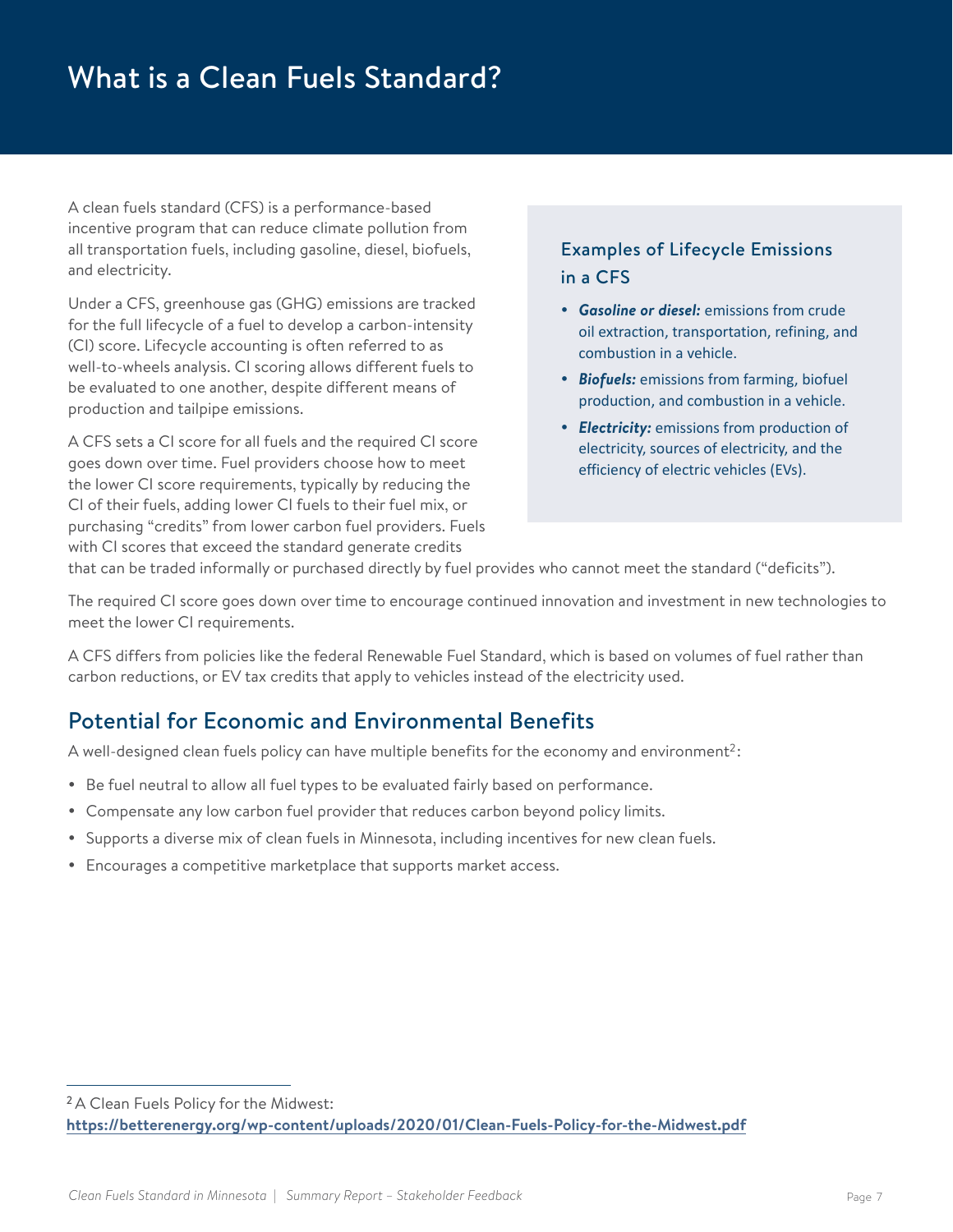## <span id="page-7-0"></span>Why Explore a Clean Fuels Standard in Minnesota?

## Reducing Climate Pollution

The 2019 Pathways to Decarbonizing Transportation3 project worked with state and national experts and members of the public statewide to identify strategies to reduce transportation climate pollution. The project showed that increased vehicle efficiency and lower carbon fuels could get Minnesota almost 80% of the way towards reaching the NGEA goals for the transportation sector (Figure 2), and that we cannot meet state goals without lower carbon fuels.

A CFS can reduce emissions from all three of the highest emitting sectors in Minnesota – transportation, electricity generation, and agriculture, forestry, and land use – which accounted for over 70% of all Minnesota GHG emissions in 20184.

#### Emission reduction by measure, 80x50 scenario



*Figure 2: Blue and green shaded wedges make up nearly 80% of emissions needed to achieve NGEA goals and would see reductions from a CFS. Source: Pathways to Decarbonizing Transportation (MnDOT, 2019).*

The amount of climate pollution reduced with a CFS would be set by Minnesota. One example of reduction potential comes from Oregon where a 25% reductiowhyn in average CI is required by 2035 from 2015 levels.

CI target levels could be more ambitious in later years to allow transition time and encourage longer-term investments in Minnesota. It is feasible to consider CI reduction targets of at least 50% by 2050. Transition time is important for parts of the transportation sector that are harder to decarbonize, like aviation. Liquid fuels will remain a part of our economy for many years into the future. A CFS can incentivize actions that reduce climate pollution now while also encouraging investment in transformative technologies of the future.

## Growing Jobs and Promoting Economic Development

There are also potential economic opportunities for farmers under a CFS policy design. Existing programs like the MDA [Minnesota Agricultural Water Quality Certification Program \(MAWQCP](https://www.mda.state.mn.us/environment-sustainability/minnesota-agricultural-water-quality-certification-program)) and the University of Minnesota Forever Green Initiative are two examples that demonstrate Minnesota's willingness to explore new and innovative solutions to address our changing climate.

The MAWQCP certifies and rewards farmers for co-benefits that come from managing their land in a way that protects water quality. A certified farmer can achieve Soil Health or Climate Smart endorsements if they go above and beyond to implement practices that benefit other conservation goals. Farmers work directly with a certifying agent who helps guide them through the assessment process and on-farm field verification. The MAWQCP model could complement a CFS policy as Minnesota farmers are already familiar with this type of verification/certification program.

[The University of Minnesota's Forever Green Initiative](https://forevergreen.umn.edu/) has worked to develop and build new markets for winter annual and perennial crops that protect our water and enrich our soils. A CFS could expand and further incentivize opportunities for winter annual oilseed crops. This would provide additional markets for crops that provide important ecosystem services.

<sup>3</sup> *Pathways to Decarbonizing Transportation* (2019) engaged Minnesotans statewide to identify strategies to reduce transportation climate pollution while promoting economic development, safety, and equity. More information: **[www.dot.state.mn.us/sustainability/pathways.html](http://www.dot.state.mn.us/sustainability/pathways.html)**

<sup>4</sup> MPCA GHG Inventory: **[www.pca.state.mn.us/sites/default/files/lraq-1sy21.pdf](http://www.pca.state.mn.us/sites/default/files/lraq-1sy21.pdf)**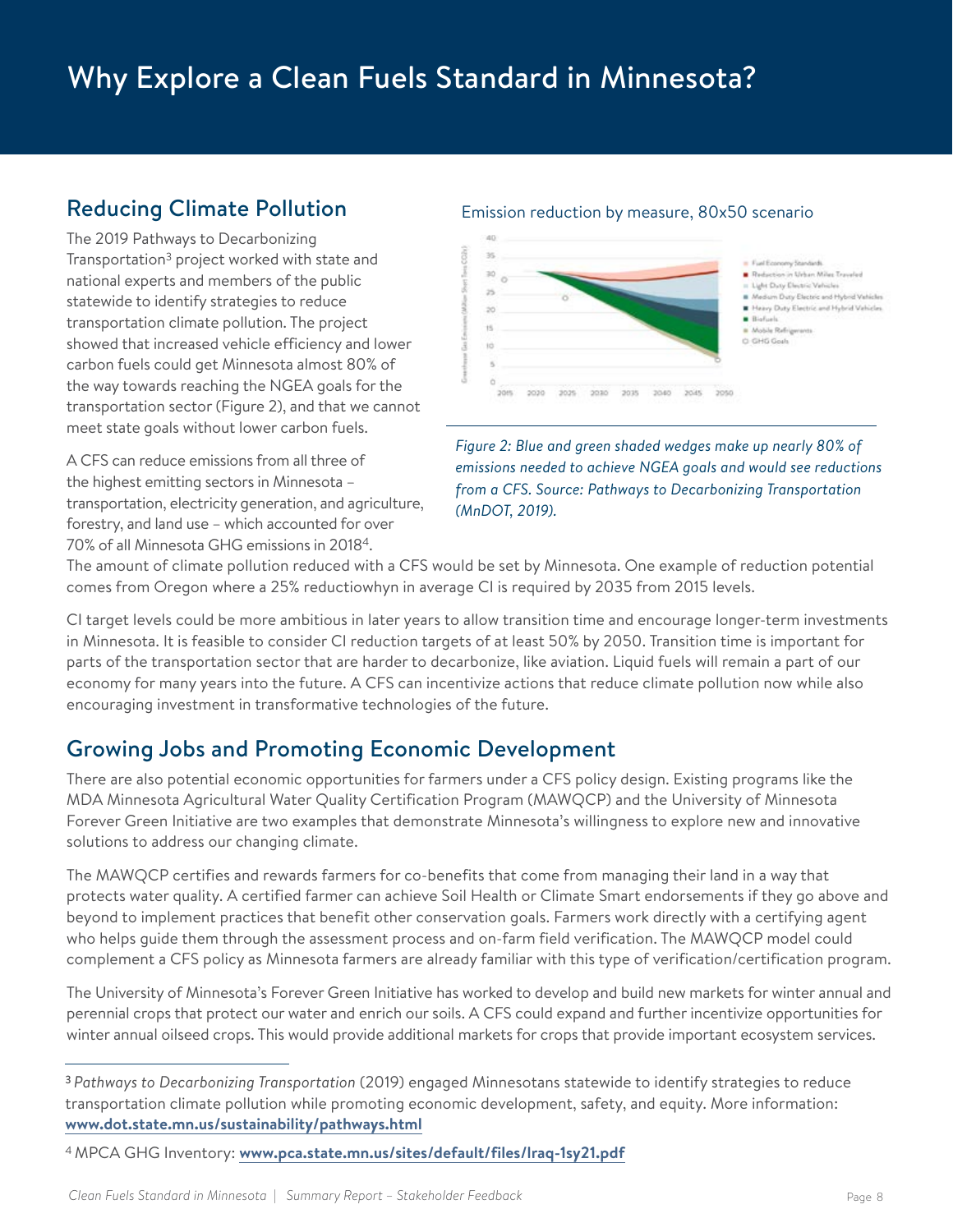## <span id="page-8-0"></span>Comprehensive Strategy to Reduce Transportation Emissions

A CFS alone is not sufficient to meet the Minnesota's GHG reduction goals. The Walz-Flanagan Administration recognizes the need for a comprehensive approach to achieve climate reduction goals and promote state priorities around growing the economy, addressing inequities and environmental justice, and promoting livability, clean air, clean water, and soil health.

The administration continues to support all four legs of the sustainable transportation "stool" (Figure3) through policy actions that promote electric vehicles and biofuels, increase the availability of efficient passenger and transit vehicles, increased investment in transit, biking, and walking, and improving the efficiency and performance of existing transportation infrastructure. While all four legs of the stool are important, a CFS is a unique opportunity to support lower carbon transportation now while other strategies take time to fully implement or realize their pollution reduction potential.

The 2022 Administration's Supplemental Budget proposes investing almost \$900 million in fiscal years 2022-2023 in climate, drought relief, historical new investments in clean transportation to promote transit, EVs, and climate resilience to extreme weather. Additional investments in health soils and the Forever Green initiative would further support goals of a CFS.



*Figure 3: 4-legged "stool" of Sustainable Transportation*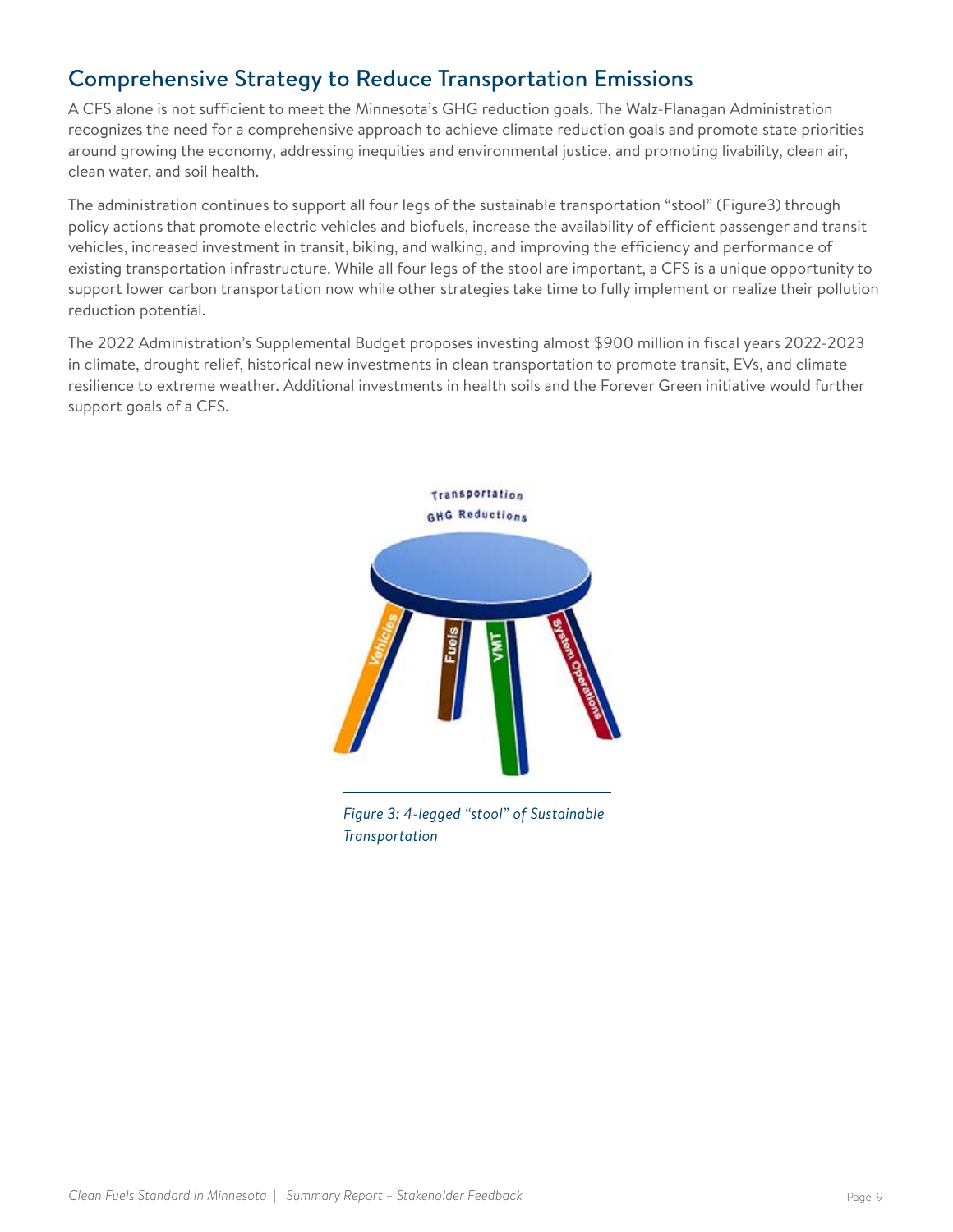<span id="page-9-0"></span>There is no national clean fuels standard. States with clean fuel policies all use a lifecycle analysis with declining CI score to drive innovation and reduce pollution. States have learned from one another, but their policies are unique and reflect state-specific needs and values. Clean fuels policies in other states have all been authorized by legislation and adopted through rulemaking.

Currently, CFS or LCFS legislation has been proposed in New Mexico and New York and policies are in place in California (2011), Oregon (2016), and Washington (2021). Internationally, clean fuel policies exist in Brazil, British Columbia, and the European Union. Representatives from states with clean fuel policies presented to one or more stakeholder groups as part of this process.

Since 2016, the Oregon program fostered a \$100-million-a-year-plus market where investments are being made to increase the production of lower-carbon fuels, spark innovation in technology, and invest in infrastructure to deliver

these fuels across the state. The program's credit prices have remained steady, signaling to fuel producers and suppliers here and beyond that they should continue to invest in Oregon. These investments have allowed the transition to cleaner fuels without any significant rise in retail or wholesale fuel prices when compared to our neighboring states. In fact, the program brings down the cost of low-carbon fuels and creates the financial incentive to decarbonize the transportation sector as no other program  $\mathsf{can} \ \mathsf{do}^\mathsf{s}.$ 

Minnesota companies are currently making lower-carbon fuels here and shipping them to states with clean fuel policies where they benefit from credits generated by Clean Fuels Programs. In a Minnesota CFS, fuel producers could avoid transportation costs from shipping fuels to other states to further invest and promote economic development in Minnesota.

Oregon initiated a Clean Fuels Program in 2016 and is required to review the program every 5 years. Since 2016, they have realized the following benefits:

- Displaced about 1 billion gallons of fossil fuels
- Reduced about 5.3 million tons of GHGs on a lifecycle basis
- Met or exceeded the GHG reduction standards every year
- Lowered carbon intensity of ethanol and biodiesel by about 20%
- Increased blend rate of biodiesel & renewable diesel to about 12%
- Enabled the state's utilities to invest almost \$20 million in EV projects

<sup>5</sup>Oregon Clean Fuels Program, submitted to 2022 Oregon Legislature on February 1, 2022. **[www.oregon.gov/deq/ghgp/Documents/CFP-ProgramReview.pdf](http://www.oregon.gov/deq/ghgp/Documents/CFP-ProgramReview.pdf)**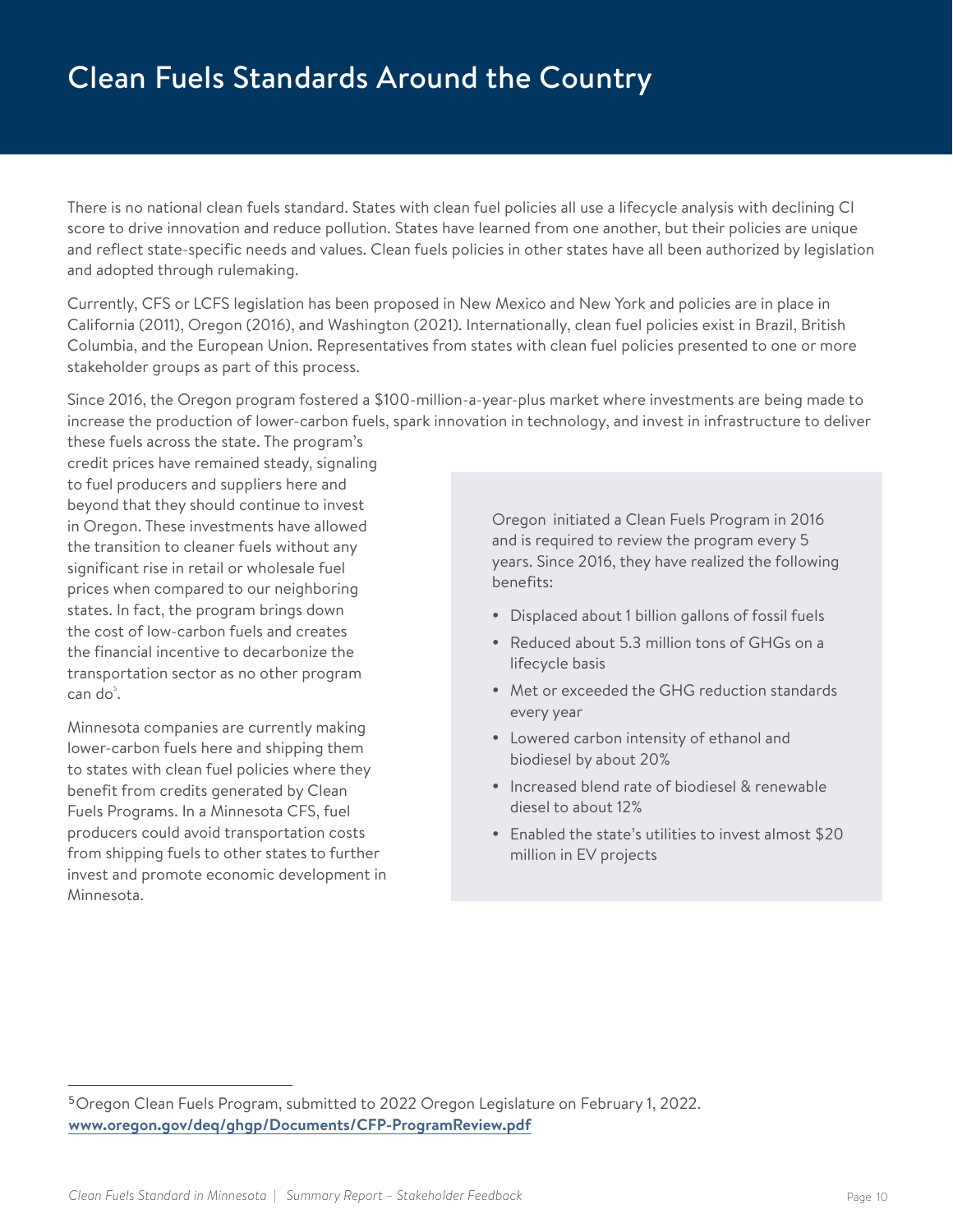Coordination on a clean fuels policy in Minnesota and the Midwest began in 2009 when then Iowa Secretary of Agriculture, Bill Northey, convened states through the Midwest Governors Association.

In 2018, the Great Plains Institute (GPI) facilitated the Midwestern Clean Fuels Initiative to identify policy principles captured in the white paper: *[A Clean Fuels Policy for the Midwest](https://www.betterenergy.org/wp-content/uploads/2020/01/Clean-Fuels-White-Paper-Final-2.pdf)* 6. The group is still active and includes a broad coalition of fuels producers and marketers, nonprofit and research organizations, scientists and engineers, and agriculture and industry stakeholders. The white paper identifies potential benefits to the economy and environment, intended outcomes, and principles for a clean fuels policy. The following attributes were highlighted during the GPI process:

- Designed to be technology neutral.
- Compensates any clean fuel or low carbon fuel provider that can achieve a lower CI than the policy requires.
- Supports a portfolio of clean fuels and compensates fuel producers based on their actual carbon performance without discriminating against or disproportionately favoring any fuel.
- Encourages a competitive marketplace in clean fuels and offers incentives to support access to the market.
- Supports development of a variety of clean fuel types, including but not limited to biofuels, electricity, and hydrogen

During the 2021 legislative session, the **[Future Fuels Act](https://www.revisor.mn.gov/bills/text.php?number=HF2083&type=bill&version=0&session=ls92&session_year=2021&session_number=0)** 7 was introduced in the Minnesota House of Representatives based on principles developed through the Midwestern Clean Fuels Initiative process. The bill had a Senate companion and received a hearing in the Minnesota House.

As stated previously, in October 2021, Governor Tim Walz directed the MDA and MnDOT to build off previous efforts to identify potential principles for a Clean Fuels Standard in Minnesota.

<sup>6</sup>A Clean Fuels Policy for the Midwest: **[www.betterenergy.org/wp-content/uploads/2020/01/Clean-Fuels-White-Paper-Final-2.pdf](http://www.betterenergy.org/wp-content/uploads/2020/01/Clean-Fuels-White-Paper-Final-2.pdf)** 7Future Fuels Act: **[wdoc.house.leg.state.mn.us/leg/LS92/HF2083.0.pdf](http://wdoc.house.leg.state.mn.us/leg/LS92/HF2083.0.pdf)**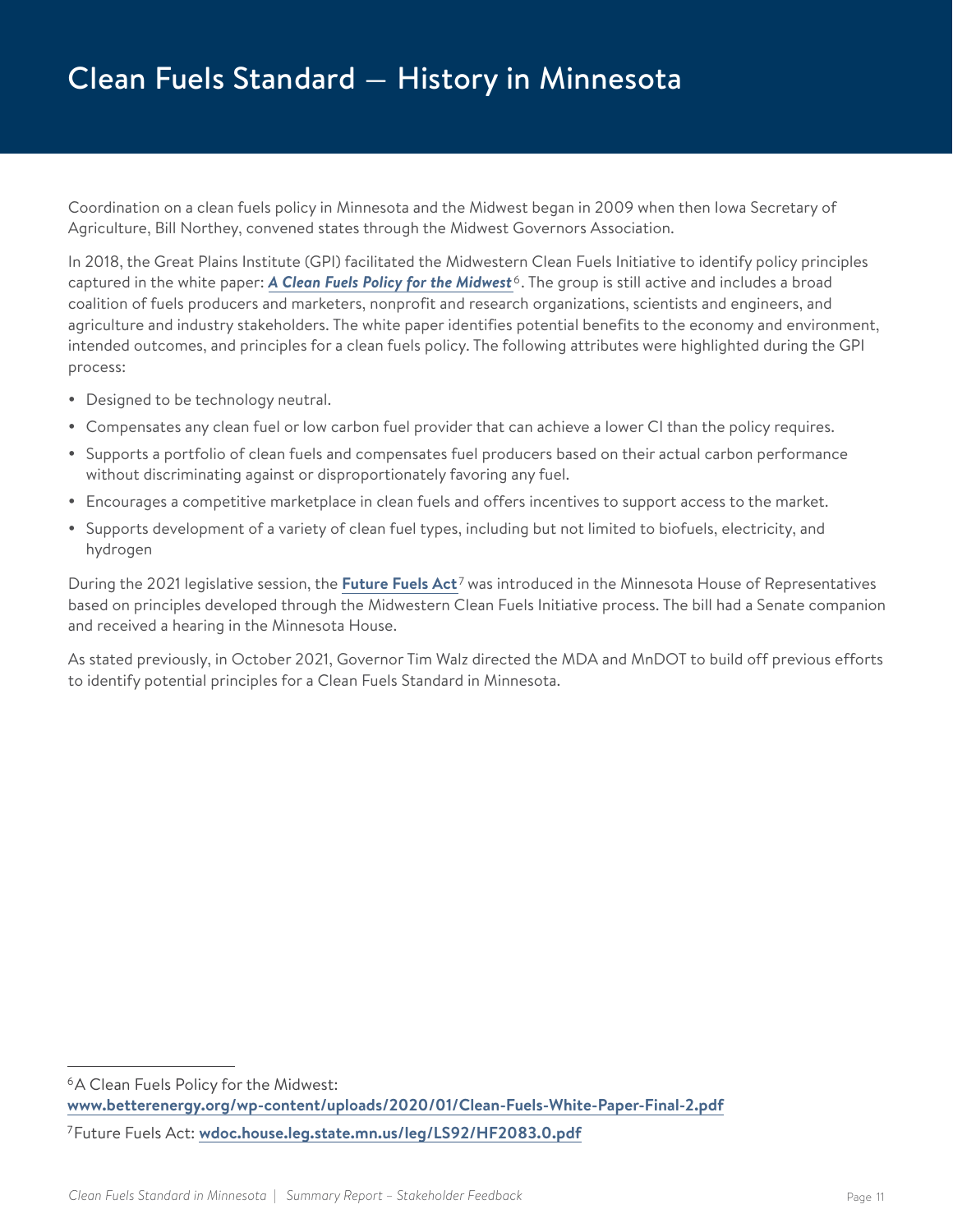## <span id="page-11-0"></span>Stakeholder Process

The Governor's stakeholder process re-engaged leaders and organizations involved in previous efforts, including members of the Governor's Council on Biofuels, the Sustainable Transportation Advisory Council, and the Midwestern Clean Fuels Initiative. The process added new stakeholders who had not participated in earlier CFS conversations and included public meetings with Minnesotans across the state.

The goals of the stakeholder process were to listen to feedback, build understanding of what a clean fuels policy is and how it could benefit Minnesota, and identify areas of shared goals, priorities, and concerns. The process focused on high level principles, not detailed analysis of implementation. E.g., discussion focused on the need to use a nationally recognized model or protocol rather than specific carbon intensity values of different fuels.

A total of 33 stakeholder meetings and public meetings were facilitated by the MDA and MnDOT with about 470 total attendees between October 2021 and January 2022. Stakeholders met in groups with similar organizations to facilitate relevant learning, sharing of information, and support coordinated comments from groups with similar, but not identical, interests and concerns.

| <b>Stakeholder Group</b>          | Round 1 | <b>Round 2</b> | <b>Round 3</b> | Round 4 |
|-----------------------------------|---------|----------------|----------------|---------|
| Agriculture and Rural             | 24      | 31             | 17             |         |
| Business and economic development | 19      | 17             | 15             |         |
| <b>Environmental Justice</b>      | 6       | 12             | 8              | 5       |
| Environment/ Conservation         | 25      | 27             | 25             | 15      |
| Labor/Economic Development        | 5       | $\overline{7}$ | 5              | 3       |
| Petroleum/Refineries              | 25      | 22             | 20             | 16      |
| <b>Utilities</b>                  | 11      | 12             | 5              |         |
| <b>Public Meetings</b>            | 25      | 9              | 6              | 55      |
| Total                             |         |                |                | 472     |

Meeting attendees were reminded that additional engagement opportunities beyond this effort would be provided to discuss important details of CFS implementation, either through future public engagement, rulemaking, or other means.

Stakeholder meetings were generally organized by providing a background and overview of the CFS concept and how it has worked in other states. Later meetings were driven by stakeholders and external presenters from businesses and business associations, scientific groups, community-based organizations, and agency staff from states with clean fuel policies addressed questions from individual stakeholder groups.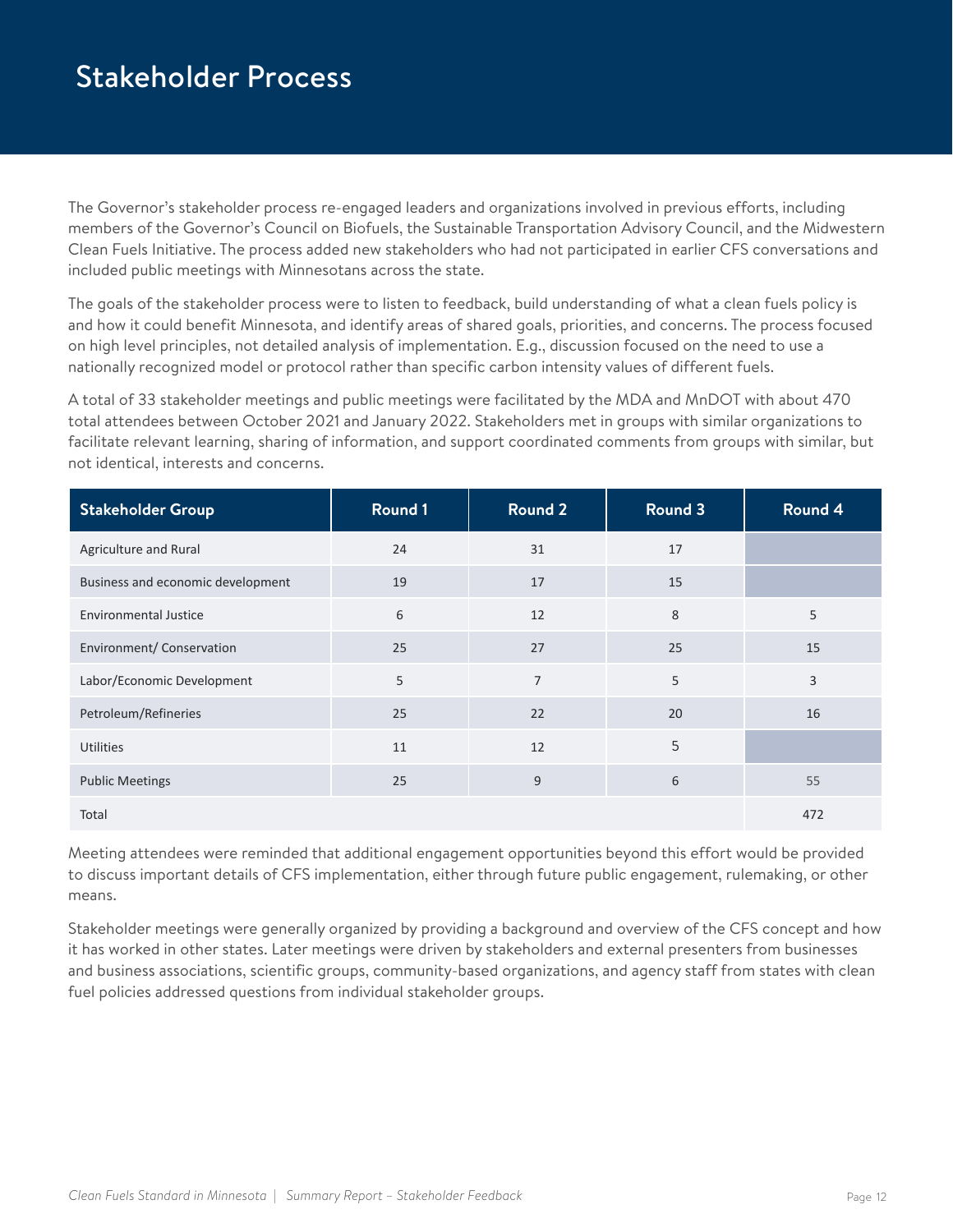<span id="page-12-0"></span>Feedback included verbal comments during stakeholder meetings and optional written feedback shared with the MDA and MnDOT directly. When possible, summary feedback was shared with the stakeholder groups during the meetings to ensure it captured their high-level comments. General themes from all the stakeholder groups were shared with stakeholders throughout the process.

The following is a summary of the feedback received. Feedback was consolidated to reflect the diversity of opinions within each group. Additional detailed comments were provided by several groups that could inform implementation, rulemaking, or future engagement around a CFS in Minnesota.

## Agriculture and Rural Interests

Three meetings were held between October and December 2021 with about 70 total participants. Guest speakers included a representative from the Oregon Department of Environmental Quality who shared how a Clean Fuels Program works in Oregon and the Farmer's Business Network who discussed how they work with farmers and business to help growers optimize practices and quantify CI scores.

### Key Themes

- CFS should be technology neutral, and science based. It matters where and how CI scores are calculated and there are still details to work out.
- Balance state leadership while ensuring that Minnesota Is not an outlier. A CFS should consider regional market opportunities.
- Important to understand impacts to costs and fuel prices, the impact of indirect land use change, and the potential for future participation from other Midwest states.
- Communicate and clarify to other stakeholders what a CFS is and is not.
- Ensure a CFS doesn't conflict with complementary efforts, including current biofuel policy.
- Does not lead to increased food and other consumer prices.

### Business and Economic Development

Three meetings were held between November 2021 and January 2022 with approximately 51 participants. Guest speakers included Neste US who shared how they are building their business model to help reduce emissions and the Renewable Energy Group who provided their thoughts on the biodiesel market, carbon reductions, policy levers to encourage biofuels, other states with or considering policies, and supply chain considerations.

#### Key Themes

- An incentive-based or performance-based approach is preferred.
- Consider what we have learned from the biodiesel requirement over the past decade.
- Learn from other states about cost impacts to fully understand the implications for Minnesota.
- Prioritize jobs and economic development opportunities to attract new private investment. E.g., opportunities for sustainable aviation fuel development.
- Ramp up timing is important, allowing organizations to have adequate time to transition.
- Address concern about impact to existing equipment and warranties.
- Give credit for past investments in clean fuels technologies.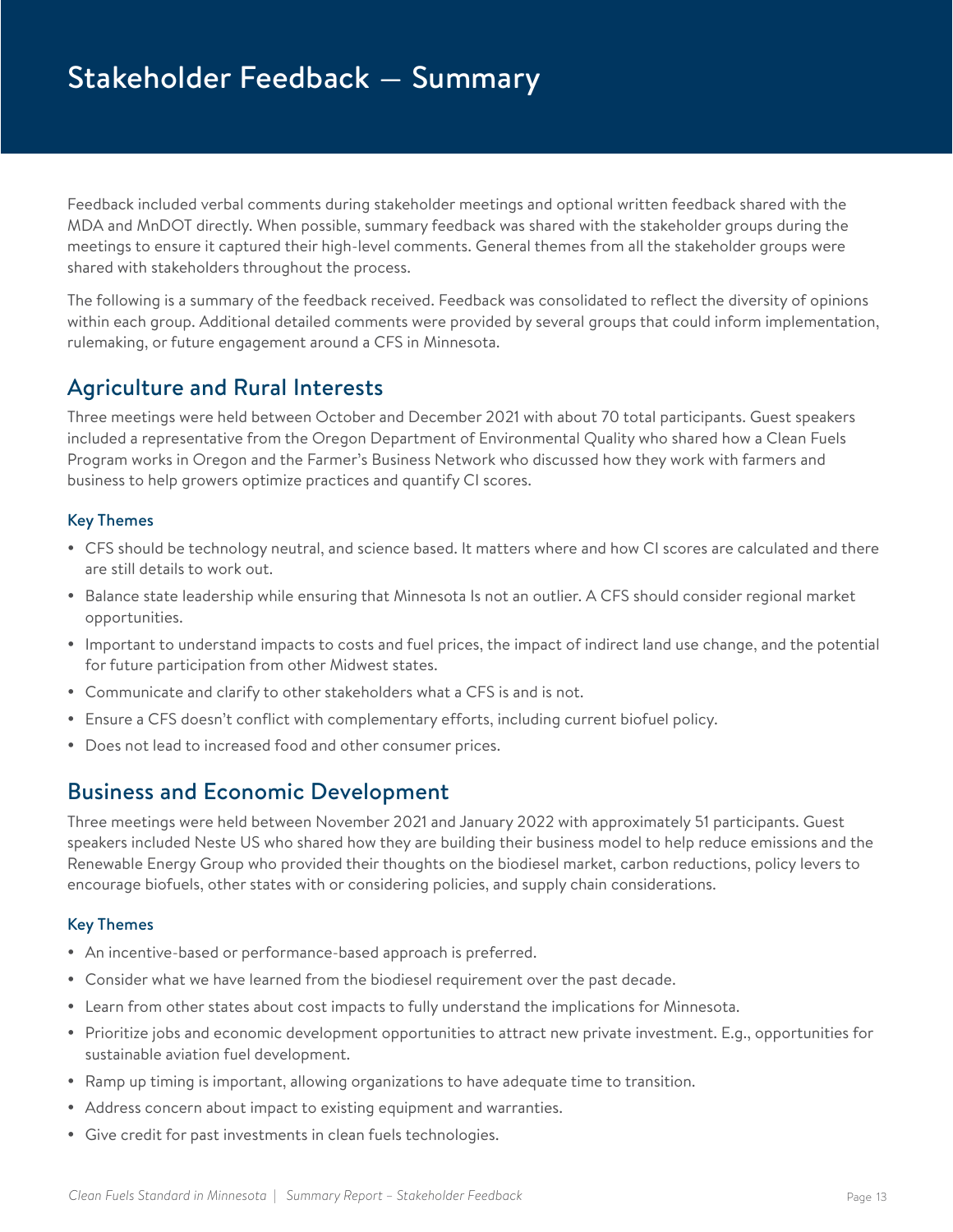#### <span id="page-13-0"></span>Additional feedback provided by stakeholders

The following principles were provided by individual stakeholders after engagement sessions and summarized to reflect multiple comments received during and following the formal engagement.

- Request better understanding of the environmental and economic benefits and impacts of the state's existing fuel policies and other carbon reduction programs.
- Concern about increased fuel price impacts, especially for small companies in Minnesota.
- Concern about administrative costs to comply with a CFS without associated benefits.
- Encourage investment and support for evaluation of new cleaner transportation technologies.
- CFS supports the transition to vehicle electrification by addressing necessary conditions to increased EV adoption while reducing emissions from every vehicle already on the road by lowering the carbon intensity of gasoline and diesel fuel.

### Environmental Justice and Equity

Four meetings were held between October 2021 and January 2022 with approximately 31 participants. Guest speakers included Climate Solutions and the Climate Reality Project who spoke about the process to engage diverse stakeholders and pass a clean fuels policy in WA state and the Oregon Department of Environmental Quality who gave an overview of their clean fuels program with a focus environmental justice and other co-benefits.

#### Key Themes

- Important to engage communities and stakeholders in the policy/program development process early and build new relationships. Balance all voices in this discussion, especially those historically marginalized and consider the relative power stakeholder groups hold.
- A CFS should be part of larger suite of transportation climate and equity package that includes funding to reduce vehicle miles traveled (VMT) and support for transit, biking, and walking.
- Support for policy design that directs revenue and benefits to the most impacted communities.
- Important to specifically analysis environmental justice and health opportunities and impacts.
- Concern about potential to incentivize a carbon capture pipeline to allow more pollution.

#### Additional feedback provided by stakeholders

The following principles were provided by individual stakeholders after engagement sessions and summarized to reflect multiple comments received during and following the formal engagement.

- CFS must reduce climate pollution and contribute goal of zero carbon by 2050.
- CI scoring should account for upstream effects on health and communities for all fuels.
- We should not incentivize carbon capture versus absolute carbon reductions.

### Environment and Conservation

Four meetings were held between October and December 2021 with approximately 91 participants. Guest speakers included the Union of Concerned Scientists who shared their analysis of clean fuels potential and benefits and Climate Solutions who described their evaluation and their coalition building and support of a clean fuels policy in Washington State.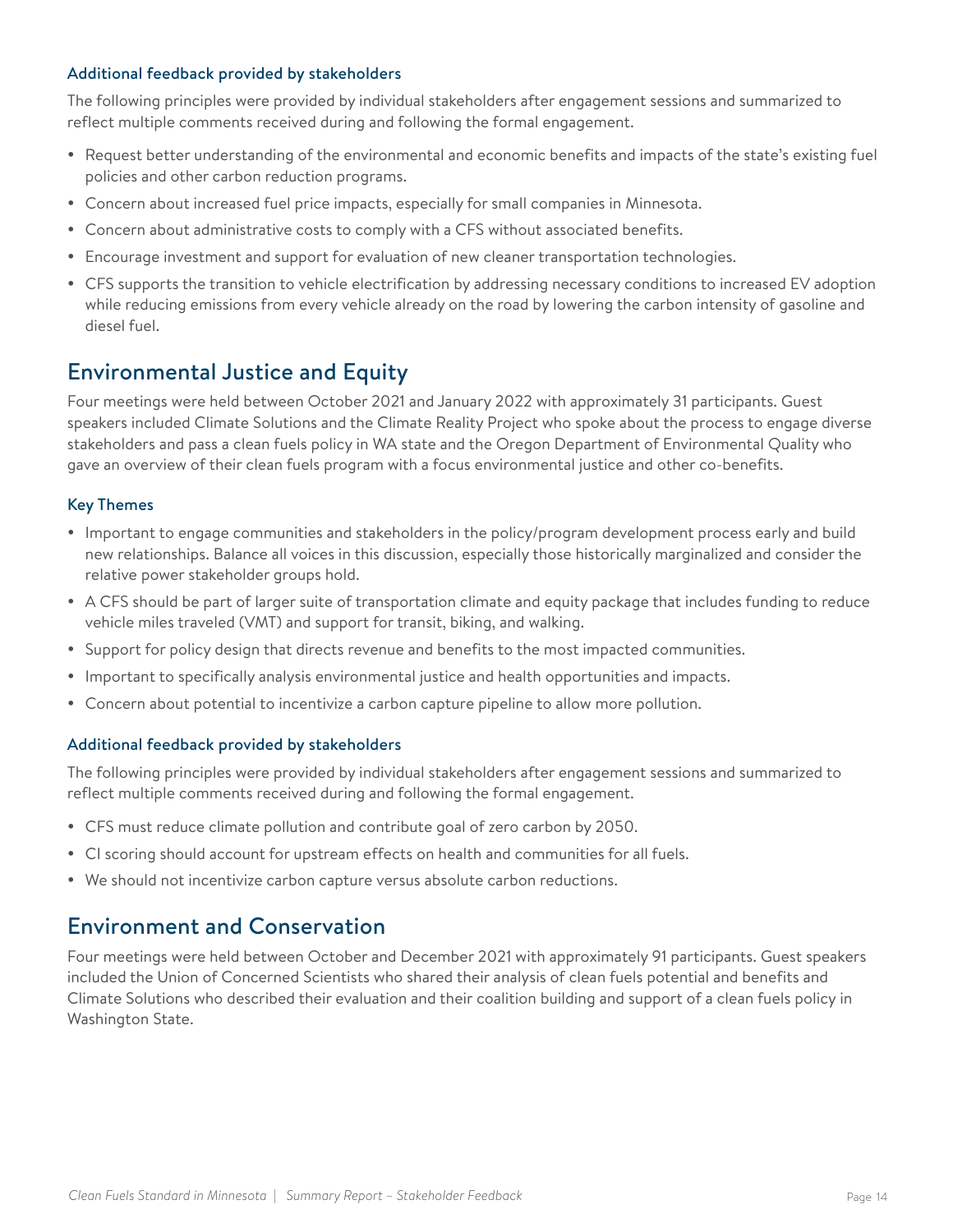#### <span id="page-14-0"></span>Key Themes

- Reducing climate pollution is important and reductions should align with international goals (e.g., net zero by 2050). CFS is one tool, along with other policies.
- Prioritize co-benefits; clean fuels should support clean water, air, and wildlife/pollinator habitat.
- Acknowledge and address potential risks, including indirect land use change, potential expansion of large feedlots, and impacts to EJ communities.
- Use the best available science to calculate CI scores for fuels.
- Acknowledge tension between long-term impacts, need for action, and speed of implementation.
- Adopt the principle of no net loss of natural lands as result of CFS.

#### Additional feedback provided by stakeholders

The following principles were provided by individual stakeholders after engagement sessions and summarized to reflect multiple comments received during and following the formal engagement.

- Set a science-based reduction goal as part of a comprehensive plan to achieve internationally accepted targets that includes transportation options and EV investments.
- Prioritize pathways with co-benefits for habitat, pollinators, and air quality.
- Embrace winter-hardy oilseeds and biofuel feedstock to support hard to electrify vehicles.
- Protect conservation and forested lands and fully account for land use change in CI scoring.
- Target low carbon and credit revenue investments in underserved communities.
- Include mechanisms for evaluating performance towards goals and evolving over time
- y Use transparent, accurate, and verifiable calculations for life cycle emissions in CI scoring.
- Concern about incentivizing carbon capture or other technologies that could encourage fossil fuel extraction.

## Labor and Economic Development

Four meetings were held between October 2021 and January 2022 with approximately 20 participants. Guest speakers included Climate Solutions and the Certified Electrical Workers of Washington who discussed how policy process in Washington and how they coordinated with key labor partners to advocate for the needs of workers, industry, and trade groups.

#### Key Themes

- Learn from other states to maximize benefits to industries and jobs and avoid negative impacts.
- Partner with industry to ensure quality and quantity of jobs are created and preserved and learn from energy transition in the electricity generation sector.
- Address fuel availability, price impacts, and transition time needed for industries where transition is more challenging (e.g., heavy-duty equipment, aviation, maritime).

### Petroleum and Refineries

Four meetings were held between November 2021 and January 2022 with approximately 82 participants. Guest speakers included The American Petroleum Institute who shared their framework with five key actions including accelerating technology and innovation, further mitigating emissions from operations, endorsing a carbon price policy, advancing cleaner fuels, and driving climate reporting. The Oregon Department of Environmental Quality gave an overview of their clean fuels program.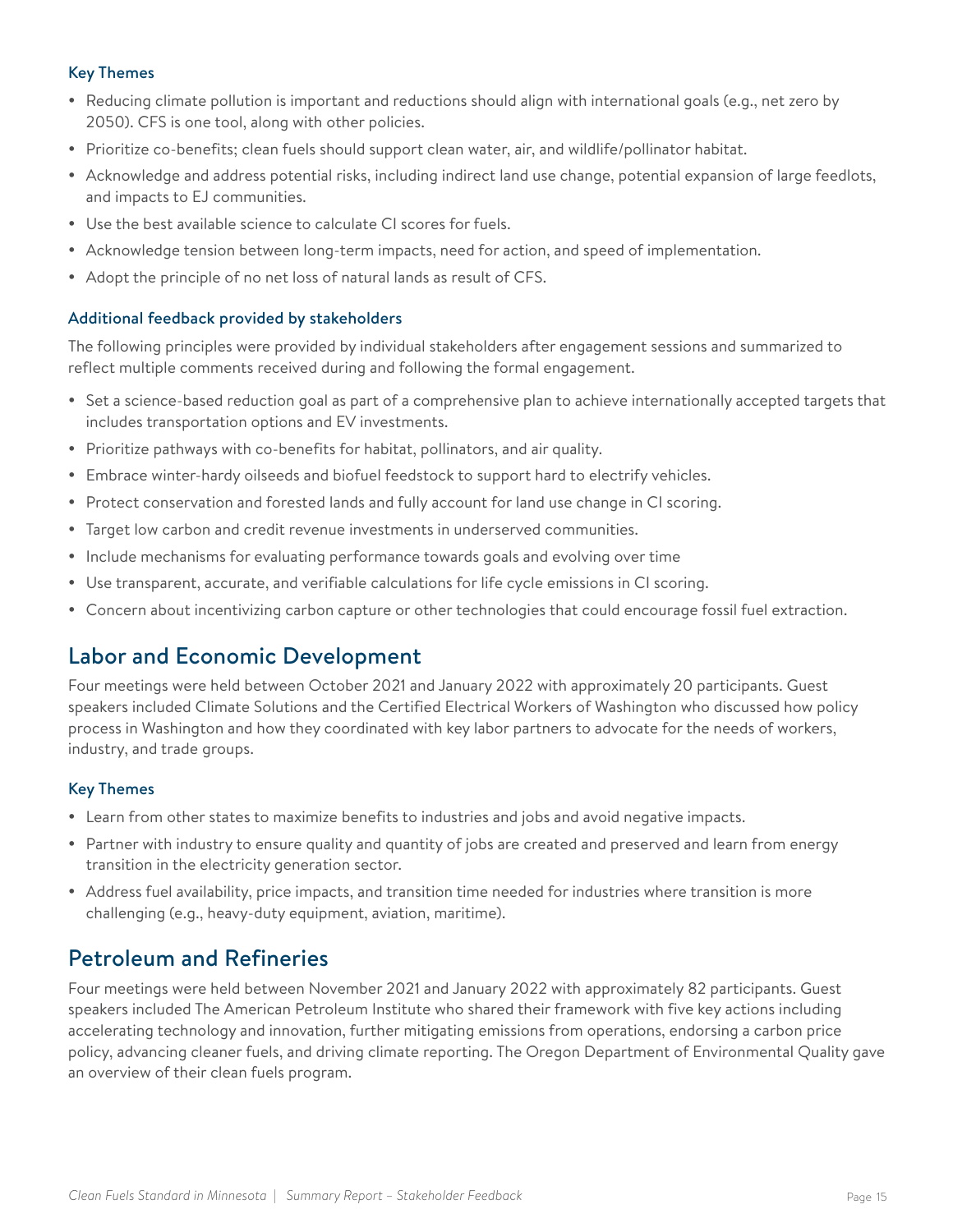### <span id="page-15-0"></span>Key Themes

- The pace of declining CI scores in a CFS is important to allow time for industry to transition.
- Prefer incentive and market-based policy approaches to strict regulation.
- Important to evaluate costs and benefits, climate impacts of different fuels and avoid unintended consequences.
- Any new policy should avoid conflicts with other regulations.
- States should learn from each other while also considering the weather and economy of Minnesota.
- Consider potential for a regional approach to help businesses that operate in multiple states.

#### Additional feedback provided by stakeholders

The following principles were provided by individual stakeholders after engagement sessions and summarized to reflect multiple comments received during and following the formal engagement.

- Minnesota should be the first state in the Midwest to adopt a low carbon fuel program.
- The MDA should have a role to ensure regenerative farming and biofuels are fully represented.
- Parity between different technologies should be a priority including a full life cycle analysis that is third party verified and avoids exemptions or carve outs.
- Credits should only be generated when they are used.
- Cost containment is important and Washington state can serve as a model (rulemaking in progress).
- Include carbon intensity of the feedstock and procedures for biofuels producers to source low carbon commodities and capture the value of those farming practices.
- CI-reduction glide path should be informed by credible scenarios and accept that later stages may be aspirational.
- Harmonize with other CFS programs to extent possible but fit program to Midwest context.

### **Utilities**

Three meetings were held between November and December 2021 with approximately 28 participants. Guest speakers included the Sacramento Municipal Utility District and Southern California Edison who shared information about their role as utilities with the California low carbon fuel standard including credit sources and generation.

#### Key Themes

- A CFS should complement current policies and utility regulatory proceedings, such as electrification of vehicles.
- Evaluate the speed and complexity of a CFS against policies with similar goals and the potential costs to consumers.
- Leverage current innovative and evolving customer-facing utility programs.
- Acknowledge the complexity around the role of utilities in a CFS and their different business models and customer bases.

#### Additional feedback provided by stakeholders

The following principles were provided by individual stakeholders after engagement sessions and summarized to reflect multiple comments received during and following the formal engagement.

- The Carbon Intensity (CI) score assigned to electricity as a transportation fuel should reflect a utility-specific carbon intensity with the option to provide site-specific CI scores.
- CI should consider the life cycle of the fuel only for consistency with how other fuels are evaluated.
- The credit administrator should be a state regulatory agency.
- The CFS should provide the utility authority to direct credit revenue to new EV programs and infrastructure.
- Credit revenues generated by utilities should be considered additive to approved EV programs and Transportation Electrification Plans.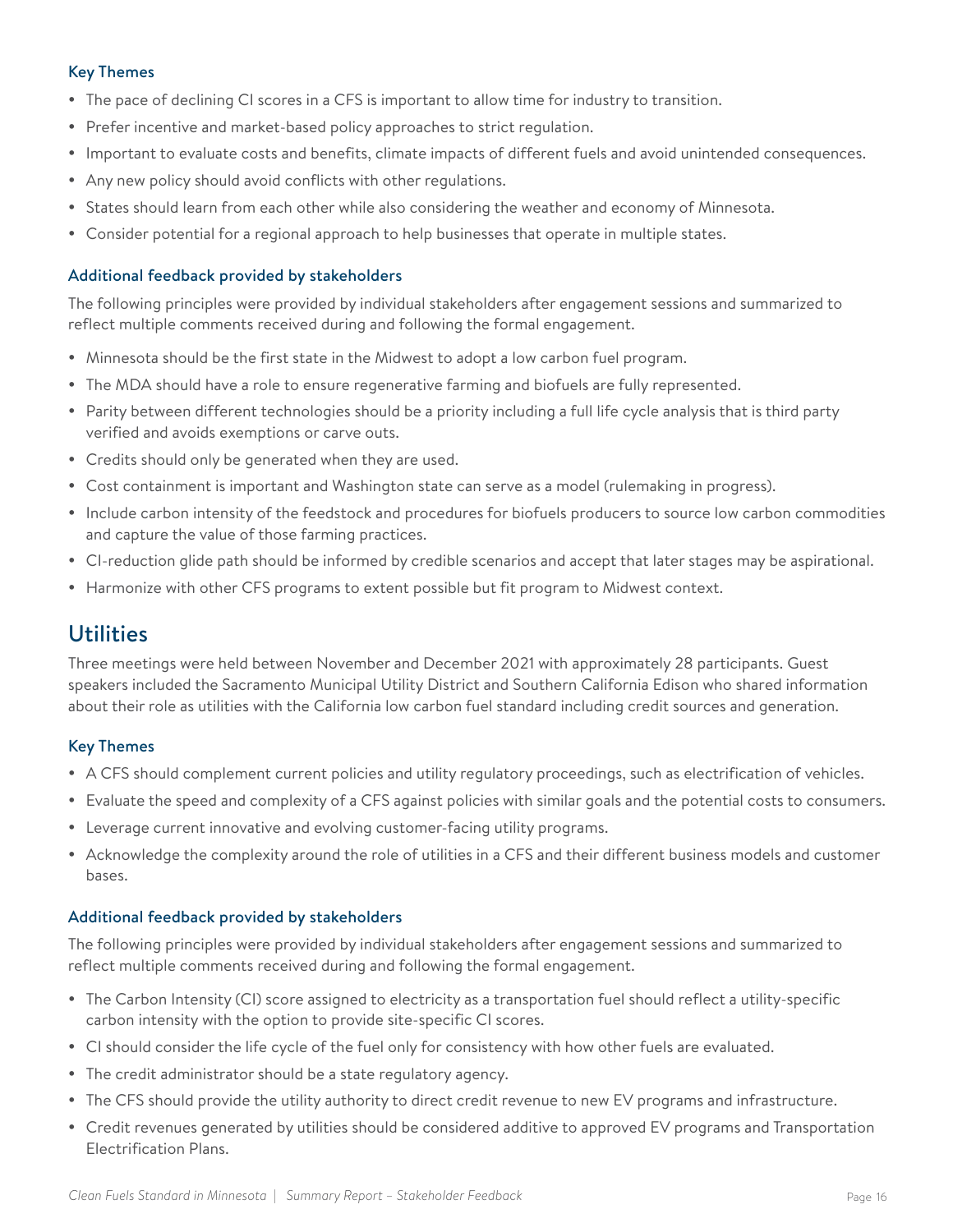## <span id="page-16-0"></span>Public Meetings

Four public meetings were held between December 2021 and January 22 with approximately 95 participants. These meetings were intended for general audiences unfamiliar with clean fuels policies and provided a basic overview and opportunities for questions and discussion. Online survey tools were used to collect feedback.

#### Key Themes

- Concern about climate change and support for diverse set of actions that reduce climate pollution.
- Support for straight forward policies that allow farmers and others to participate and benefit.
- Desire to better understand the costs and benefits of a CFS in Minnesota.



*Figure 4: Word cloud of responses to question "What do you like about a Clean Fuels Standard" from public meeting, January 20, 2022.*

- Different opinions about the best process to adopt a CFS (e.g., legislation vs rulemaking).
- Opportunity to drive decarbonization and environmental benefits.
- Support for electrification, biofuels, air quality, and agricultural industry.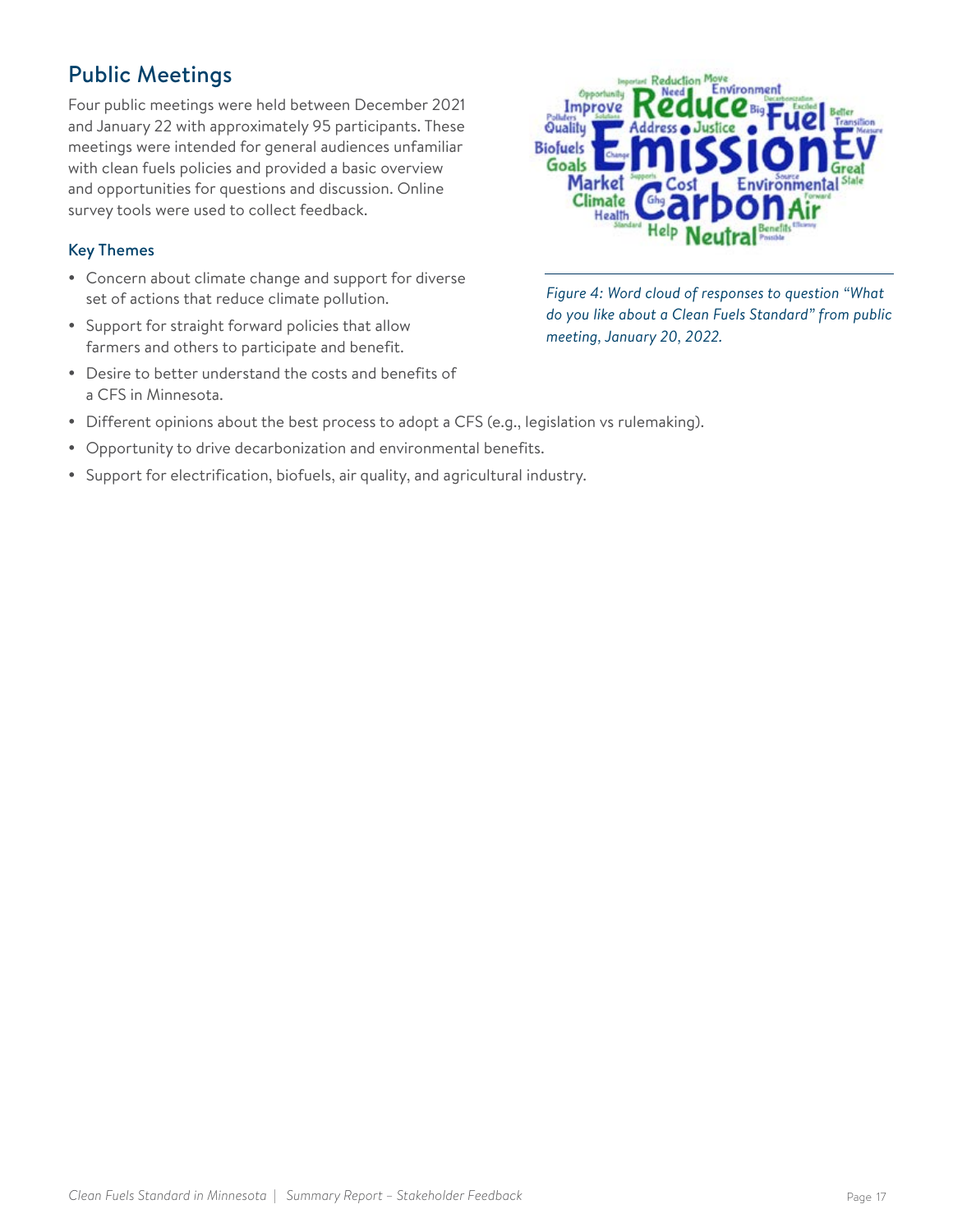<span id="page-17-0"></span>A goal of the engagement process was to identify potential high-level principles shared by multiple stakeholders. In addition to shared themes or principles, there were several questions identified by multiple groups where different views were expressed. The following are not listed in priority order.

#### **Common Themes**

A CFS can be complex, and the state should strive for simplicity wherever possible.

Use a science-based, fuel neutral, and regularly updated model to evaluate full lifecycle emissions for determining CI scores. The GREET model from Argonne National Laboratory that simulates energy and emissions was suggested by multiple stakeholders.<sup>8</sup>

Prioritize co-benefits to Minnesota businesses, jobs, natural environment, and disadvantaged communities.

A CFS should be one part of comprehensive approach to reducing climate pollution.

Timing of CI reductions is important to support a transition by Minnesota companies and workers.

Off-ramps to re-evaluate or pause a CFS are important to ensure a CFS is achieving the goals and does not create unintended consequences or substantial price increases to consumers.

Preference for performance-based system vs strict regulation or volume-based requirements.

Desire more engagement on a final CFS, especially pathways to determine CI and implementation.

Ensure equity is addressed through equity index, analysis, or other formal assessment.

A CFS in Minnesota should apply best practices learned from other states but reflect the values and economy of our state and region so that it could be adopted by other Midwest states in the future.

### **Areas for Further Exploration**

Learning more about potential costs/benefits to consumers, fuel producers, and fuel wholesalers and ways to support co-benefits for natural environment and disadvantaged communities.

More detailed analysis of how clean fuels policies have worked in other states.

Accounting for indirect land use and potential to prevent impacts to native forests, grasslands, and prairies.

Opportunities with the credit system, how it could operate, and how it supports other state goals.

Questions about the lead state agency and the process for adopting a CFS in Minnesota (e.g., legislation, rulemaking, or some combination).

Acknowledgement of potential economic development opportunities and impacts to different industries, including the acknowledgement of positive, negative, and neutral impact.

Application to sectors where low-CI fuel supply is limited (e.g., sustainable aviation fuel).

<sup>8</sup>Argonne GREET Model: **[greet.es.anl.gov/](http://greet.es.anl.gov/)**